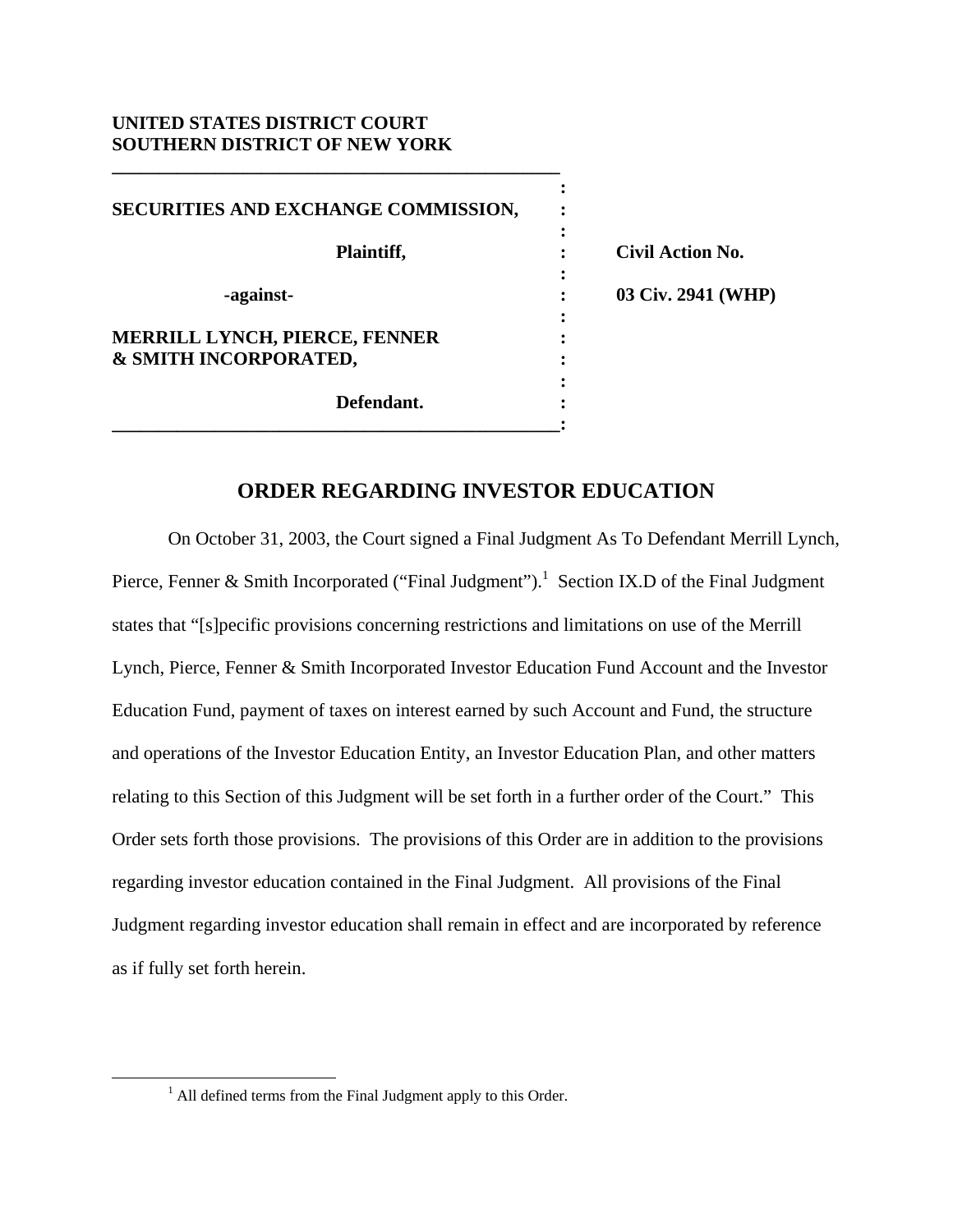A. Further Provisions Regarding Uses and Limitations on the Use of the Merrill Lynch, Pierce, Fenner & Smith Incorporated Investor Education Fund Account and the Investor Education Fund.

1. The Merrill Lynch, Pierce, Fenner & Smith Incorporated Investor Education Fund Account in this action ("Investor Education Fund Account") and the Investor Education Fund, and any grants awarded from the Investor Education Fund, shall not be used:

(a) to benefit, directly or indirectly:

(i) beyond any payments authorized by the Court, the Chairman, Executive Director, Board of Directors, and employees of the Investor Education Entity (described below), any other person involved in the review or approval of applications for grants from the Investor Education Fund; any entity that employs such a person, any entity that has contributed to the Investor Education Fund, or any entity affiliated with any such contributor;

(ii) Defendant, its predecessors, successors, or their subsidiaries, affiliates, present or former officers, directors, or their employees, agents, assigns, members of their immediate households, or those persons in active concert or participation with them, through subrogation or otherwise;

(iii)any person who has been convicted of a crime substantially related to any act or practice, or the types of acts or practices, identified in the Complaint;

(iv) any person who has been enjoined by a court or sanctioned by the Commission or any other regulatory authority for any act or practice, or the types of acts or practices, identified in the Complaint; or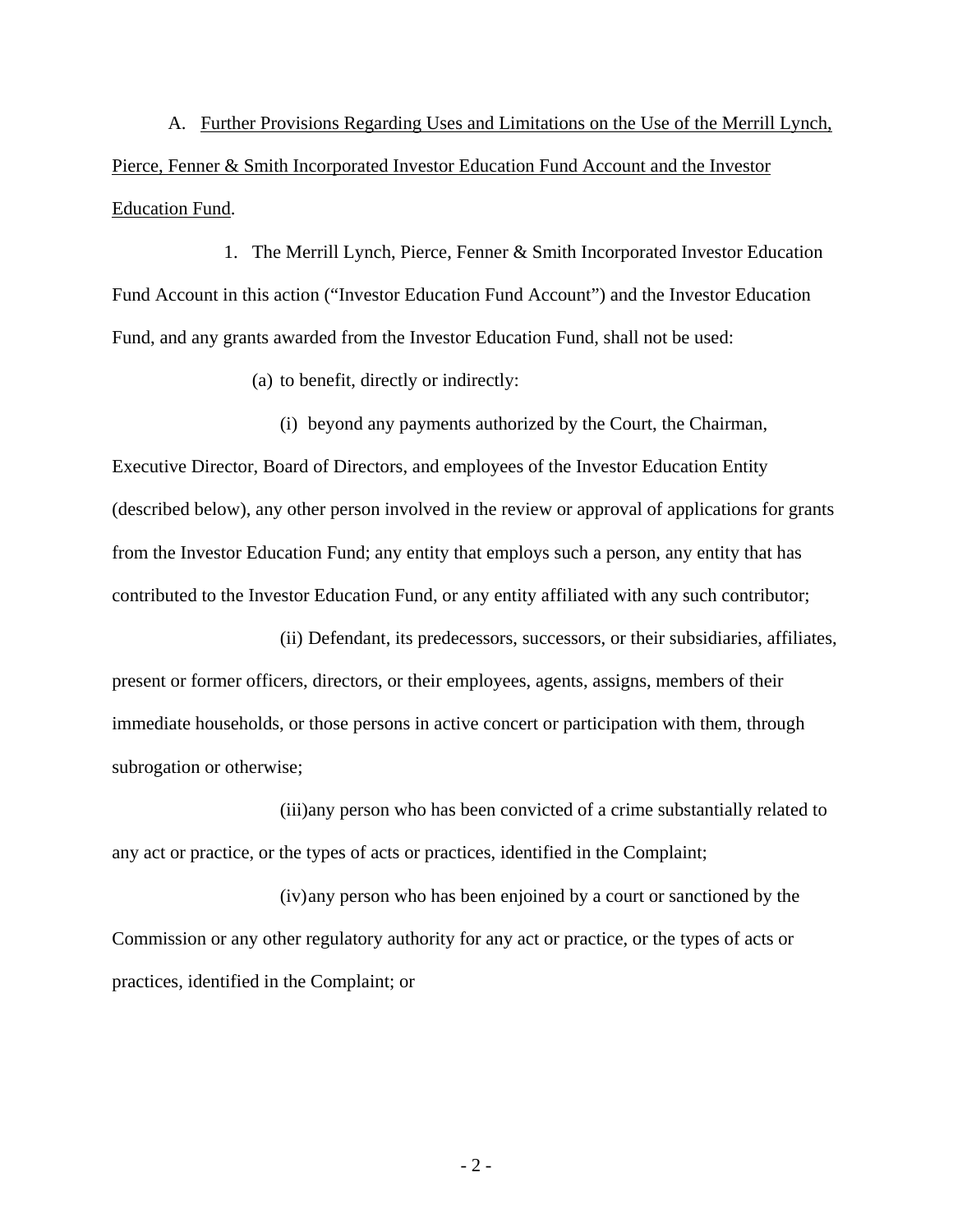(v) any person named as a defendant in a pending federal criminal or civil enforcement action for any act or practice, or the types of acts or practices, identified in the Complaint;

(b) to promote, directly or indirectly, the products or services of any single firm or entity; provided, however, that monies from the Investor Education Fund Account and the Investor Education Fund may in the first instance be directed exclusively to the Investor Education Entity for use and disposition in accordance with the Final Judgment and this Order;

(c) for any unlawful or unethical purpose; or

(d) for any non-educational purpose.

2. Monies in the Investor Education Fund may also be used to pay any taxes on income earned by such Fund. The Investor Education Fund Account and Fund are intended to be "qualified settlement funds" pursuant to Section 468B(g) of the Internal Revenue Code and regulations thereunder. The Executive Director of the Investor Education Entity is designated the administrator of such Account and Fund as defined in and for the purpose of Treas. Reg. § 1.468B-2(k)(3)(i), and shall satisfy the administrative requirements imposed by Treas. Reg.  $\S$ 1.468B-2 by, e.g., (1) obtaining a taxpayer identification number; (2) timely filing applicable federal, state, and local tax returns and paying taxes reported thereon; and (3) satisfying any information reporting or withholding requirements imposed on distributions from such Account or Fund. Defendant shall provide the Executive Director of the Investor Education Entity with relevant information and otherwise cooperate with him in fulfilling such Account's or Fund's obligations under Treas. Reg. § 1.468B-2.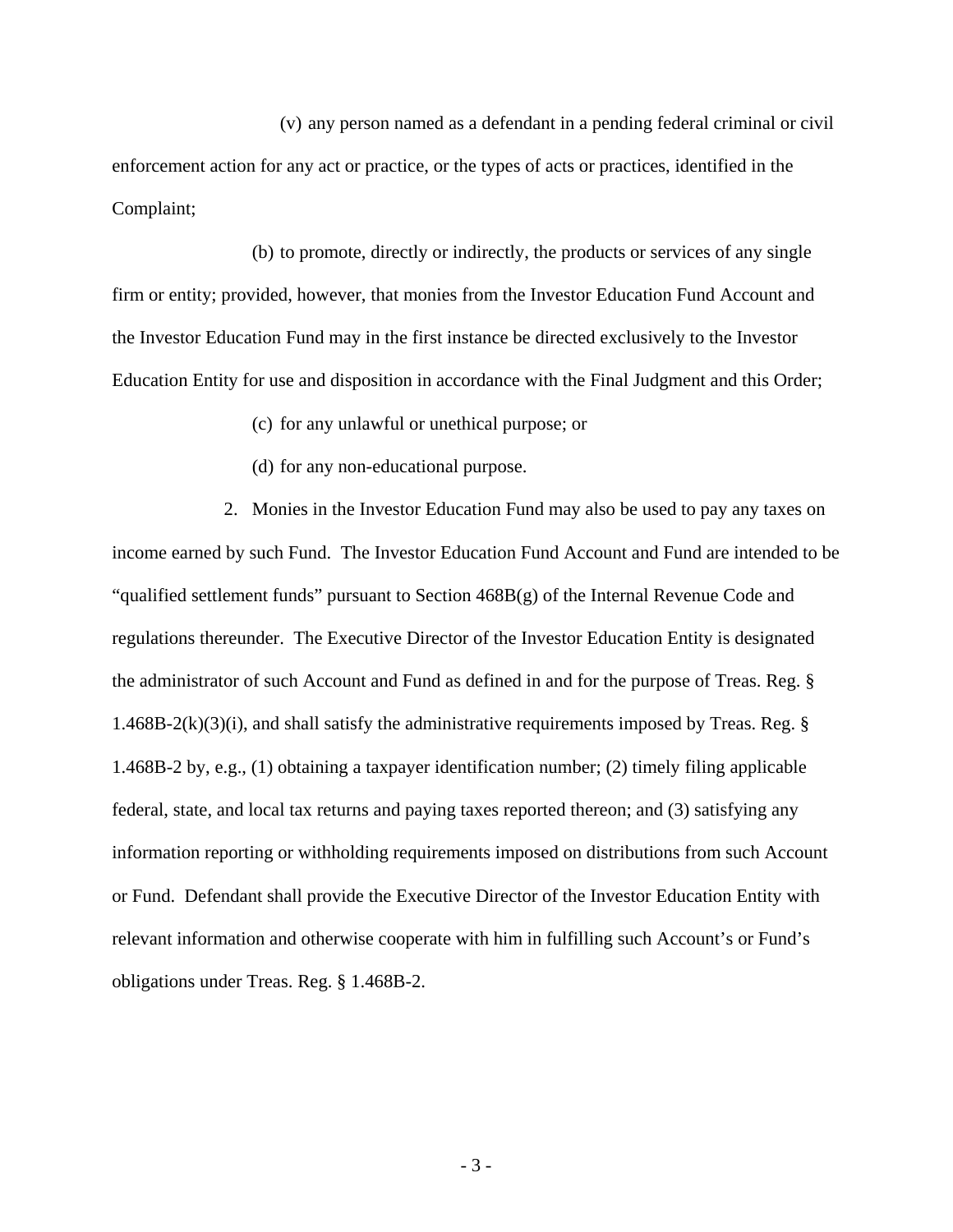## B. The Investor Education Plan.

1. As soon as is practicable, but in no event more than ninety (90) days after entry of this Order, the Commission shall submit a proposed Investor Education Plan to the Court for its consideration and approval.

2. The Investor Education Plan shall describe a non-profit grant administration organization (the "Investor Education Entity") to fund worthy and cost-efficient programs designed to equip investors with the knowledge and skills necessary to make informed investment decisions. Subject to the Court's approval, there shall be a single Investor Education Entity with respect to this action and the Related Actions, and the Investor Education Entity shall administer a single Investor Education Fund. Pending further order of the Court, the Investor Education Fund Account in this action shall be separate from the Investor Education Fund Accounts established in the Related Actions.

3. The Investor Education Plan shall state the means by which Defendant shall make all remaining installment payments required by the Final Judgment; may authorize, if not previously authorized or ordered by the Court, the transfer of the funds in the Investor Education Fund Accounts in this action and in the Related Actions to one or more interest-bearing accounts opened and maintained by the Investor Education Entity; shall include all provisions necessary to implement the Investor Education Plan; and shall be consistent in all respects with the terms of the Final Judgment and this Order.

4. The Investor Education Plan may provide for the Investor Education Entity to remain in existence for an indeterminate period. In such case, the Investor Education Plan shall contain provisions for the cessation of the Court's oversight of the Investor Education Entity as

- 4 -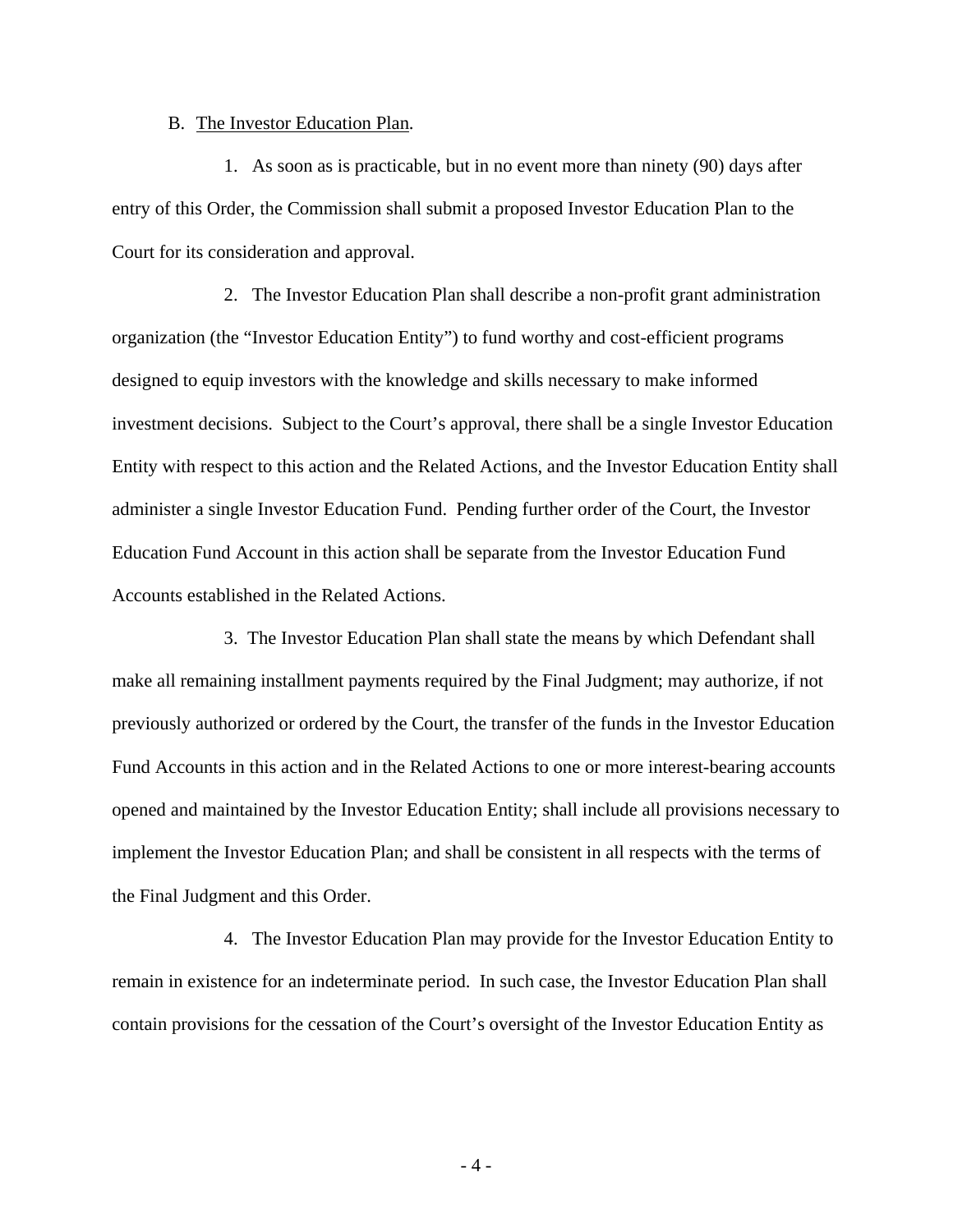soon as practicable after Defendant's payment of the last of the Federal Investor Education Payments and in a manner consistent with the purposes of the Final Judgment and this Order.

5. The Investor Education Plan shall provide for audit procedures sufficient to ensure that the expenditures and activities of the Investor Education Entity are consistent with the Final Judgment, this Order, and any further applicable orders of the Court.

6. The Executive Director of the Investor Education Entity shall promptly begin to implement the Investor Education Plan (including establishing the tax exempt organization) after the Plan has been approved by the Court.

C. The Investor Education Entity.

1. The Investor Education Entity described in the Investor Education Plan shall be organized as a tax exempt organization pursuant to Section 501(c) of the Internal Revenue Code and will be structured so that it can receive additional money from sources other than the Federal Investor Education Payments. It may be incorporated and located in any state or the District of Columbia. The Investor Education Entity shall have a Board of Directors in accordance with the law of the jurisdiction in which the Entity is incorporated. The Board will define the vision and mission of the Entity and will make all funding decisions on individual grants. The Entity will also have an Executive Director, who shall be responsible for the day-today operations of the Entity and shall have the responsibilities, powers, and rights described below.

2. As soon as is practicable, the Court shall appoint a Chairman of the Board of Directors and an Executive Director of the Investor Education Entity, both of whom the Commission shall recommend. The Commission shall recommend at least three candidates for

- 5 -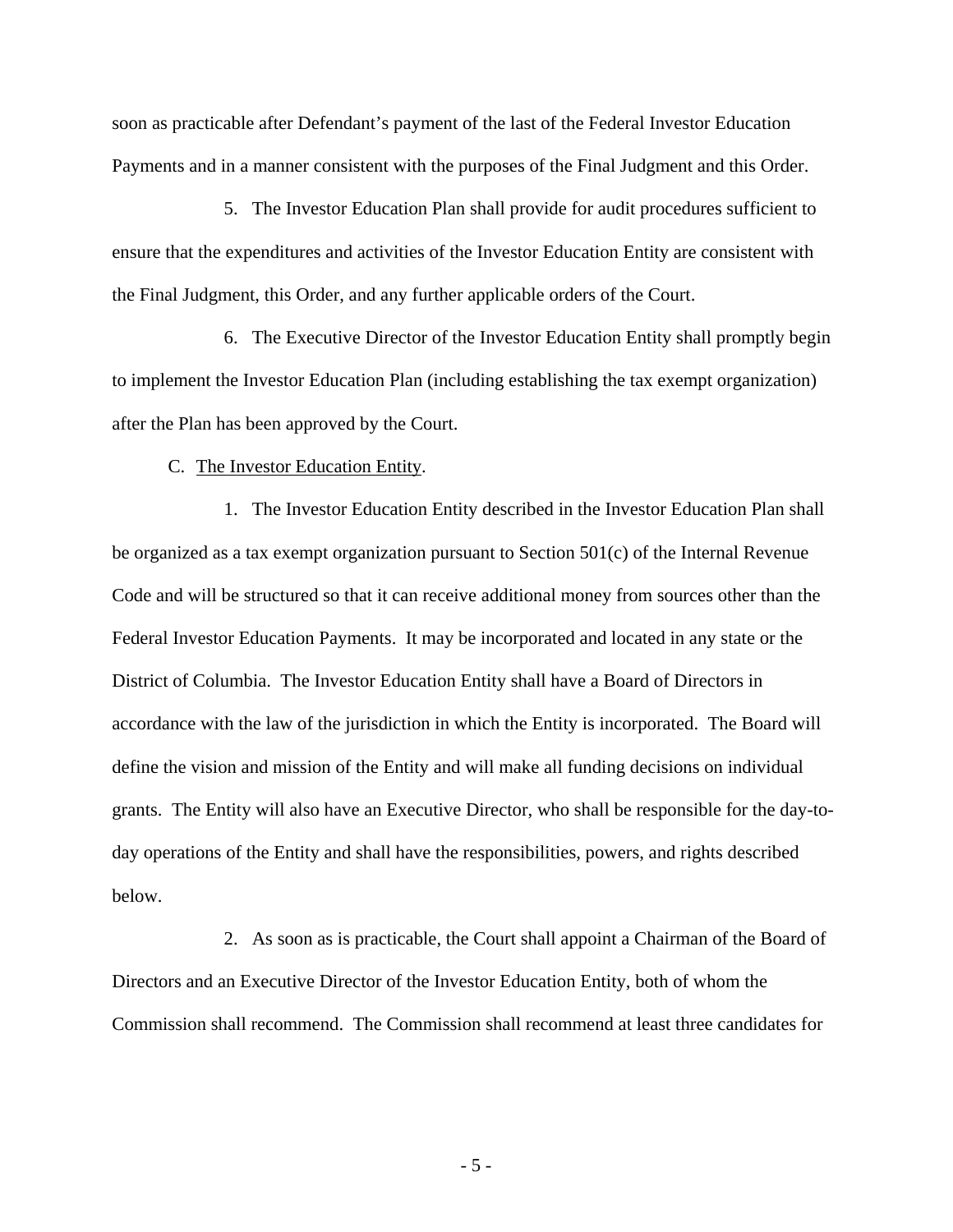Executive Director. The Investor Education Plan shall contain provisions regarding the selection of the remaining members of the Board of Directors.

3. All fees, costs, and expenses incurred by the Investor Education Entity, including all fees, costs, and expenses incurred by the Chairman of the Board of Directors, the Board of Directors, and the Executive Director in connection with and incidental to the performance of their duties under the Final Judgment or this Order, as well as the fees, costs, and expenses of any persons engaged to assist them and all administrative fees, costs, and expenses related to the Investor Education Plan described below, shall be paid out of the Investor Education Fund in this Action and/or the Related Actions.

## D. Responsibilities, Powers and Rights of the Executive Director.

1. The Executive Director shall:

(a) be responsible for the day-to-day operations of the Investor Education Entity in accordance with the Final Judgment and this Order, the Investor Education Plan, and further orders of the Court;

(b) distribute monies from the Investor Education Fund pursuant to the Investor Education Plan or as otherwise authorized or ordered by the Court;

(c) file all required tax returns on behalf of the Investor Education Fund;

(d) commencing ninety (90) days after entry of this Order and continuing through the period that the Court has oversight over the Investor Education Fund, submit quarterly reports to the Court and the Commission providing detailed information on the progress of the implementation of the Investor Education Fund (including a description of all grant applications received and all grants approved), fees and expenses incurred, and other matters relevant to the status of the Investor Education Fund; after the Investor Education Fund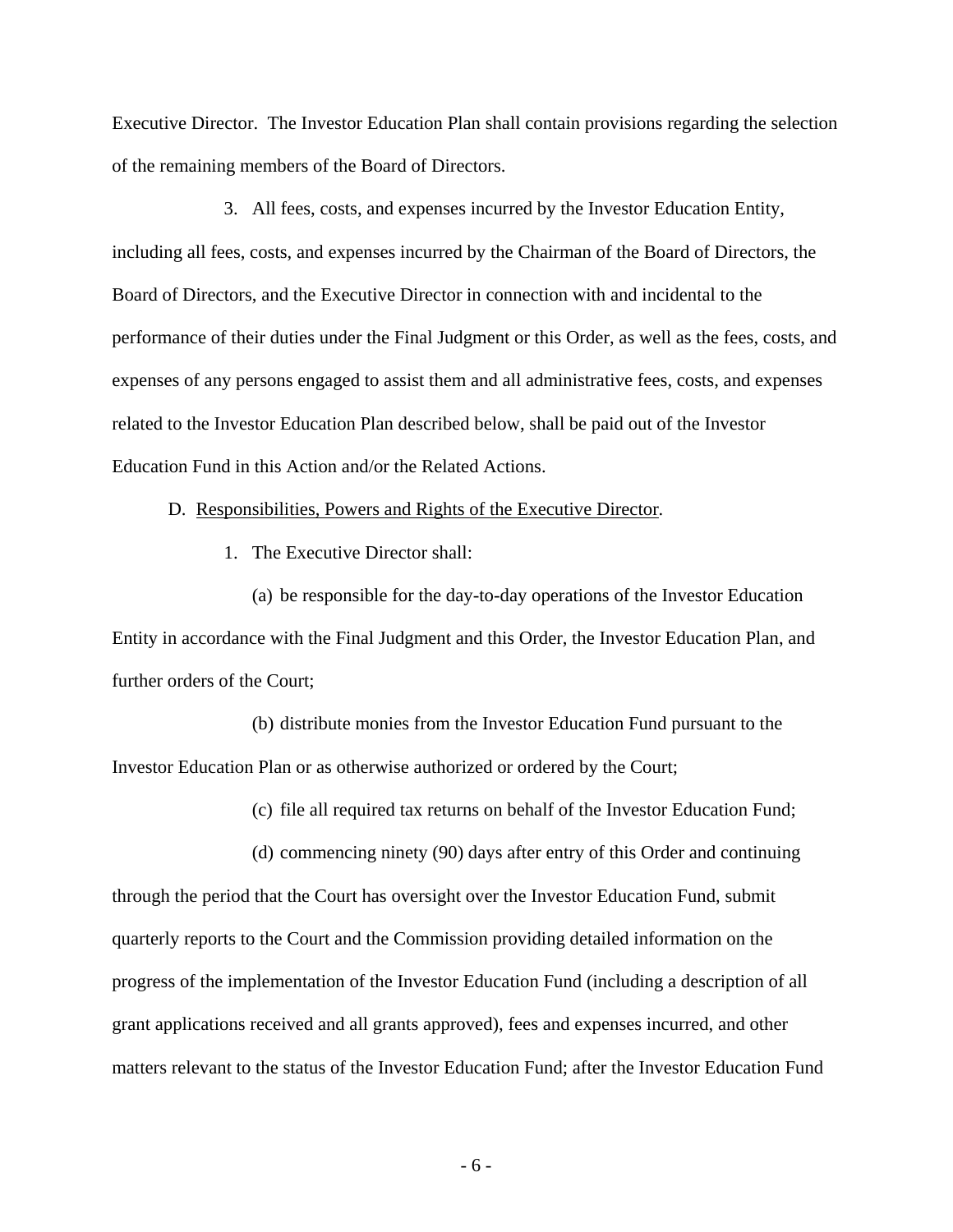is no longer subject to the Court's oversight, the Executive Director shall continue to submit quarterly reports containing such information to the Commission, and such reports shall be available to the public; and

(e) commencing ninety (90) days after entry of this Order and continuing through the period that the Court has oversight over the Investor Education Fund, file with the Court on a quarterly basis, with copies to the Commission staff, applications for payment of all fees and expenses described in Section C.3 above that were incurred during the quarterly period. At least thirty (30) days before making each such application to the Court, the Executive Director shall submit the application to the Commission staff, and the Commission may advise the Court whether it has any objection. Upon approval of any such application by the Court, the Clerk of the Court or the Executive Director, as the case may be, shall authorize payment of the fees and expenses. After the Investor Education Fund is no longer subject to the Court's oversight, the quarterly reports described in Section D.1.d above shall contain detailed information concerning all fees and expenses incurred by the Fund.

2. The Executive Director shall have all appropriate powers and authority to perform his duties as set forth in the Final Judgment and this Order, including, without limitation, the following powers:

(a) to retain and engage such personnel as he deems necessary, including, without limitation, legal counsel, relevant experts, and other personnel to assist in the administration of the Investor Education Plan and the operation of the Investor Education Entity; and

(b) to delegate to such persons such duties as he deems appropriate.

- 7 -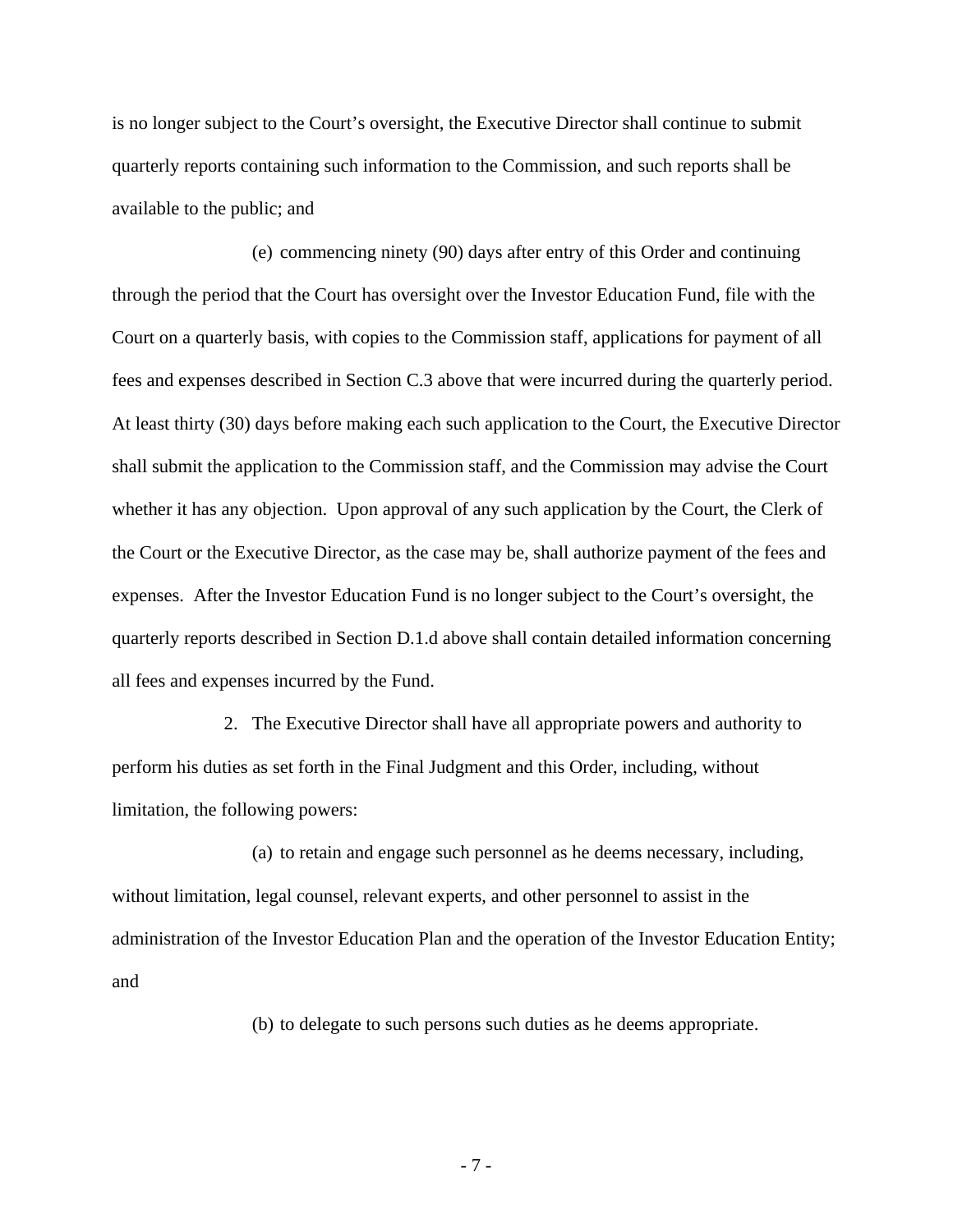3. The Executive Director, his agents, attorneys and all persons acting on his behalf shall be held harmless against liabilities, claims and demands, whether civil, administrative, or investigative arising from or relating to any act or omission to act in the course of performing his duties, except and to the extent that it is found that such person acted criminally, or in bad faith, or with gross negligence, or with reckless disregard of his duties, or in a manner that he knew was contrary to the terms of the Final Judgment or this Order.

4. Defendant shall indemnify, defend, and hold harmless the Executive Director, his agents, and his attorneys from and against liabilities, claims, and demands, whether civil, administrative, or investigative, judgments, fines, and amounts paid in settlement, and costs and expenses (including attorneys' fees), arising from or relating to any act or omission to act in the course of performing his duties, except and to the extent that the Court finds that such person acted criminally, or in bad faith, or with gross negligence, or with reckless disregard of his duties, or in a manner that he knew was contrary to the terms of the Final Judgment or this Order. Defendant's obligation under this paragraph shall continue only until the amount expended in connection with the Investor Education Fund exceeds the total of all Federal Investor Education Payments in the Related Actions. For purposes of this paragraph, the Investor Education Fund shall use the first in, first out method of accounting such that all expenditures from the Investor Education Fund will be deemed to come from the Federal Investor Education Payments in the Related Actions and not from other sources, until the Federal Investor Education Payments have been exhausted.

5. While the Investor Education Fund is subject to Court oversight, the Court may remove the Chairman of the Board, the Executive Director, or any Board member *sua sponte* or, for good cause shown, upon application of the Commission. If the Chairman, the

- 8 -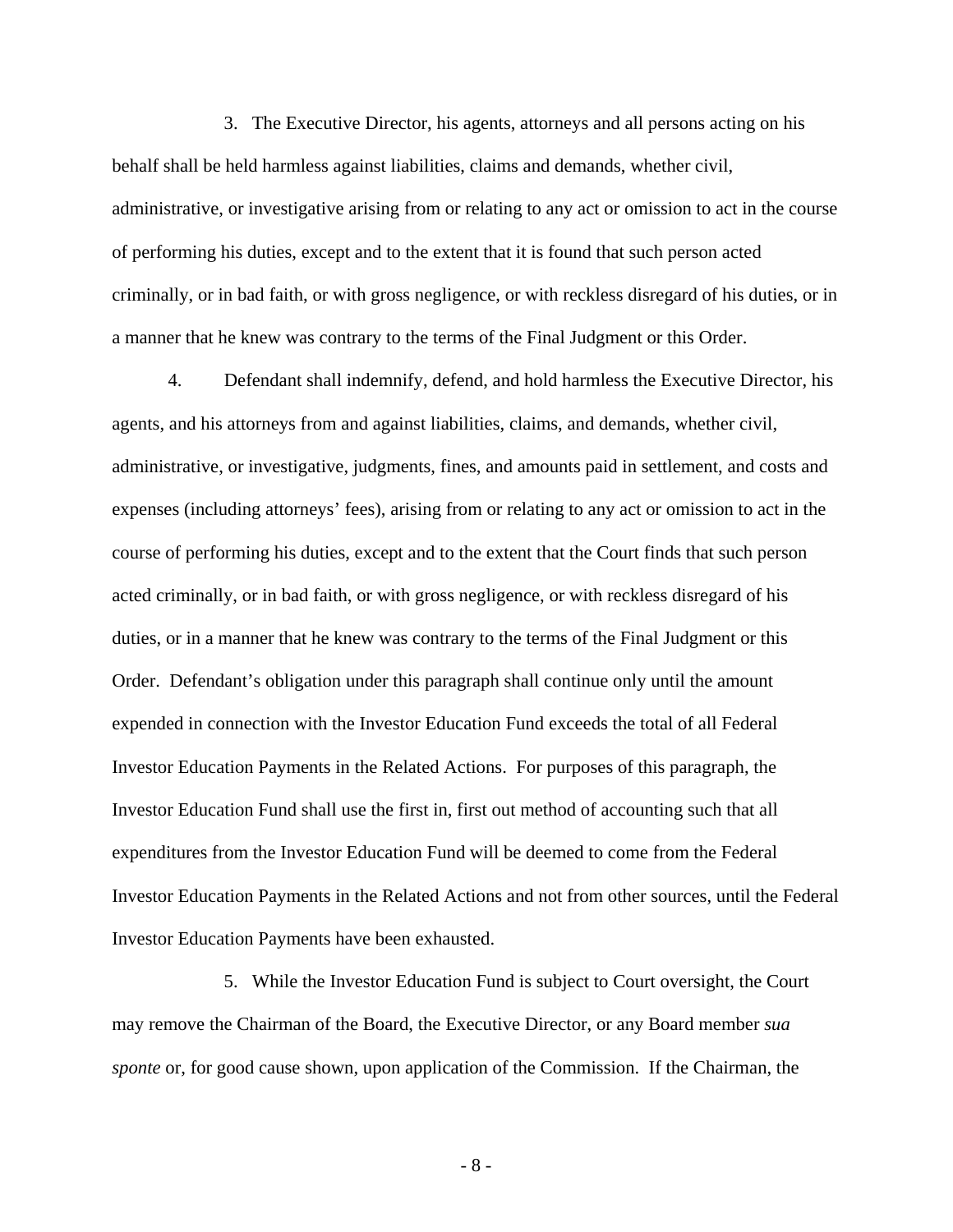Executive Director, or any Board member decides to resign, he shall first give sixty (60) days written notice to the Commission and the Court of his intention. Such resignation shall not become effective until the Court has appointed a successor. If any such person is removed by the Court, becomes incapacitated due to illness or death, is otherwise unable to serve, or resigns, the Court shall appoint a successor. In the case of the Chairman, such person shall be recommended by the Commission; in the case of the Executive Director or a Board member other than the Chairman, such person shall be recommended by the remaining members of the Board of Directors of the Investor Education Entity following at least thirty (30) days' notice to the Commission.

6. The Investor Education Entity, including the Executive Director, is entitled to rely on all rules of law and court orders, and shall not be liable to anyone for its own good faith compliance with any order, rule, law, judgment, or decree. Nor shall it be liable by virtue of its compliance with the orders of this Court. In no event shall it be liable to Defendant for its good faith compliance with its duties and responsibilities under the Final Judgment or this Order.

7. The Chairman, Executive Director, other members of the Board of Directors, any firm with which any such person is affiliated or of which he is a member, and any person engaged to assist the Executive Director in the performance of his duties under the Final Judgment or this Order shall not, without the Commission's prior written consent, enter into any employment, consulting, or attorney-client relationship with Defendant, or any of its present or former parents, subsidiaries, directors, officers, employees, or agents acting in their capacity as such for the period of the engagement and for a period of one year from the completion of his engagement.

- 9 -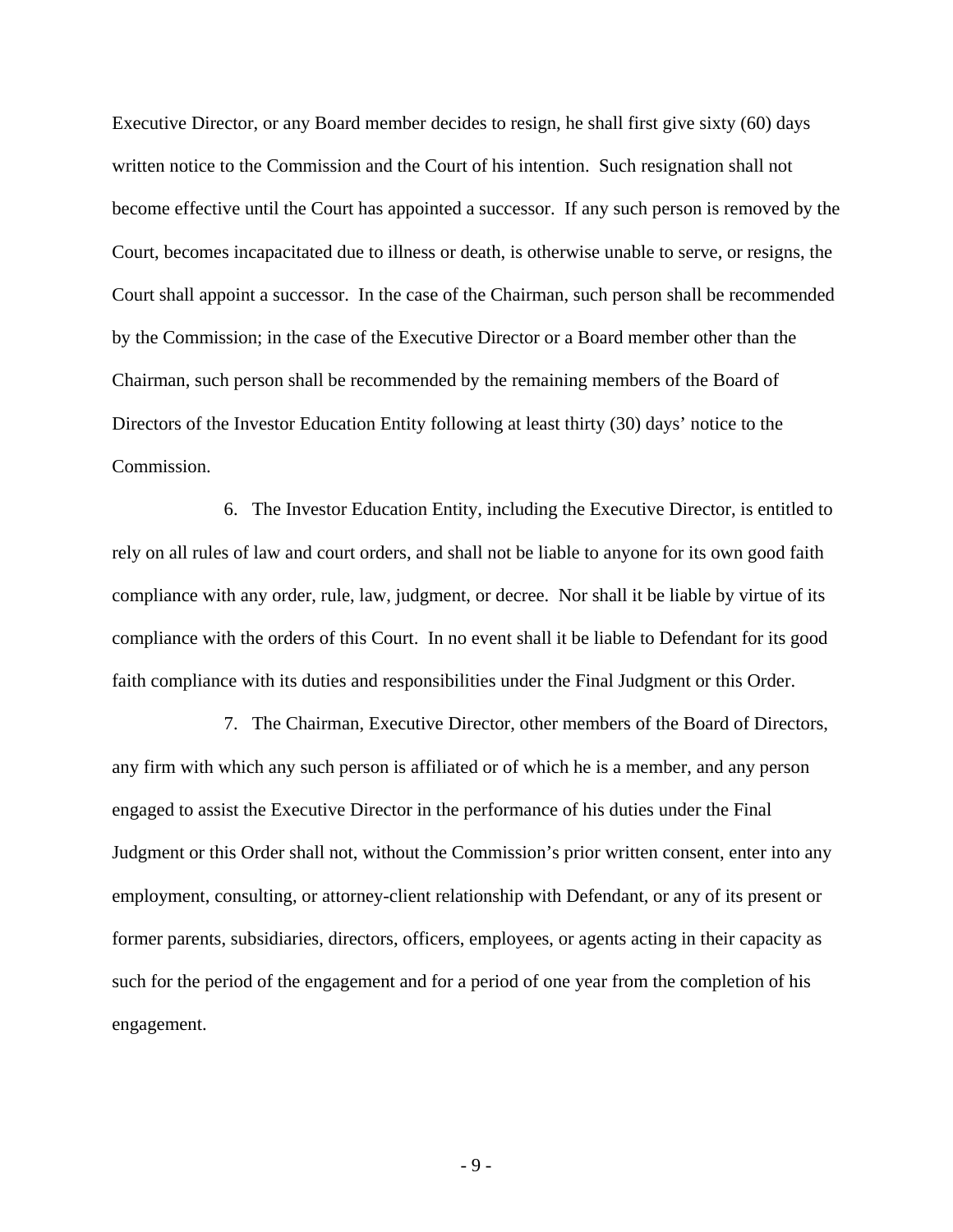E. Stay of Proceedings. For the purposes of implementing and effectuating the Final Judgment and this Order, and upon a finding hereby made that a stay of any proceedings against the Chairman, Executive Director, and other members of the Board of Directors in their official capacities, the Investor Education Fund Account, the Investor Education Fund, and the Investor Education Entity during the pendency or the existence of such Fund Account, Fund, and Entity is necessary to effectuate the Final Judgment and this Order, all creditors or claimants of Defendant, and other persons acting on behalf of such creditors, claimants, or other persons, including sheriffs, marshals, other officers, deputies, servants, agents, employees, and attorneys, be and the same hereby are restrained and enjoined during the pendency or the existence of the Investor Education Fund Account, Investor Education Fund, and Investor Education Entity from: (1) commencing, prosecuting, continuing, or enforcing any suit or proceeding against the Chairman, Executive Director, and other members of the Board of Directors in their official capacities or the Investor Education Fund Account, Investor Education Fund, or Investor Education Entity; (2) using self-help or executing or issuing or causing the execution or issuance of any court attachment, subpoena, replevin, execution, or other process for the purpose of impounding or taking possession of or interfering with or creating or enforcing a lien upon any monies or property, wheresoever situated, owned by or in the possession of or to be transferred to the Investor Education Fund Account, Fund, or Entity or the Chairman, Executive Director, or other members of the Board of Directors in their official capacities pursuant to the Final Judgment or this Order; and/or (3) doing any act or thing whatsoever to interfere with the taking control, possession, or management by the Executive Director, in his official capacity, of the monies that are or may be transferred to the Investor Education Fund Account, Fund, or Entity, or in any way to interfere with or harass said Chairman, Executive Director, or other members of